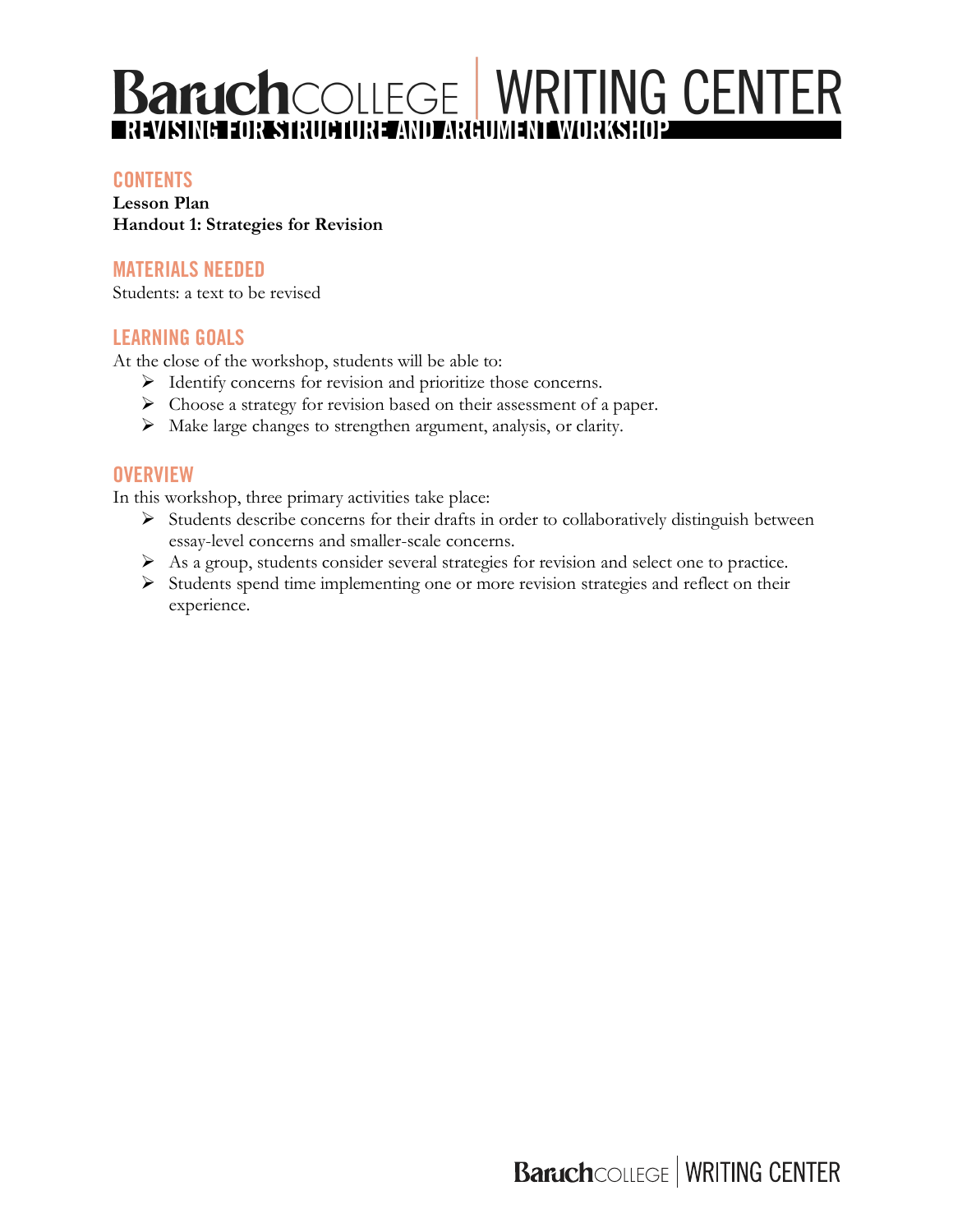## **LESSON PLAN**

#### **Introduction**

Frame this workshop as an opportunity to begin developing a more efficient and independent revision process. Emphasize that while students will work on a single draft (and thereby strengthen a specific paper), they will be practicing strategies they can apply again in the future.

Make sure all students have brought in drafts of papers, covers letters, or other written materials for today's workshop. **Say**: Today, everyone will need a piece writing they want to revise. Since this workshop is focused on independent writing and revising, it may feel a little different from other Writing Center workshops you have attended in the past. Of the center's more than twenty workshops, many are focused on introducing new concepts or skills. Others, such as today's workshop, are focused on helping you apply these skills to revise or develop a specific writing project.

State that this workshop introduces students to revision strategies and gives them time to apply at least one. Today, we will discuss everyone's concerns for their drafts, go over several strategies for essay-level revision, and give students time to practice.

**Say:** Our aim today is to give you time to write and revise, and to create a space where you feel comfortable trying something new.

#### **Part One: Defining Essay-Level Revision (15 Min)**

- 1. **Lead a conversation about students' revision goals: ask what they hope to address in their current drafts,** and record their responses on the board.
	- Ø Prompt as necessary with questions: *Where do you want to make changes? What's troubling you about the current draft? What kind of feedback have you received on this paper? What do feedback do you typically receive on your writing?*

Possible responses might include:

- Improve "flow"
- I don't really have a thesis
- I need a counter-argument
- My professor says she can't understand me
- I need better transitions
- Proofread
- Correct run-on sentences
- Too much plot summary
- Improve vocabulary
- Not everything is relevant
- 2. **Ask students, "In what order might you address these concerns—or in what order do you think you would address them in a Writing Center session?"**
	- $\triangleright$  **On the board,** circle the larger, essay-level concerns as students identify them.
		- Elicit the understanding that, in Writing Center sessions, we usually start with the larger-scale concerns.
		- Note that some students may find it helpful to think of concerns as falling into three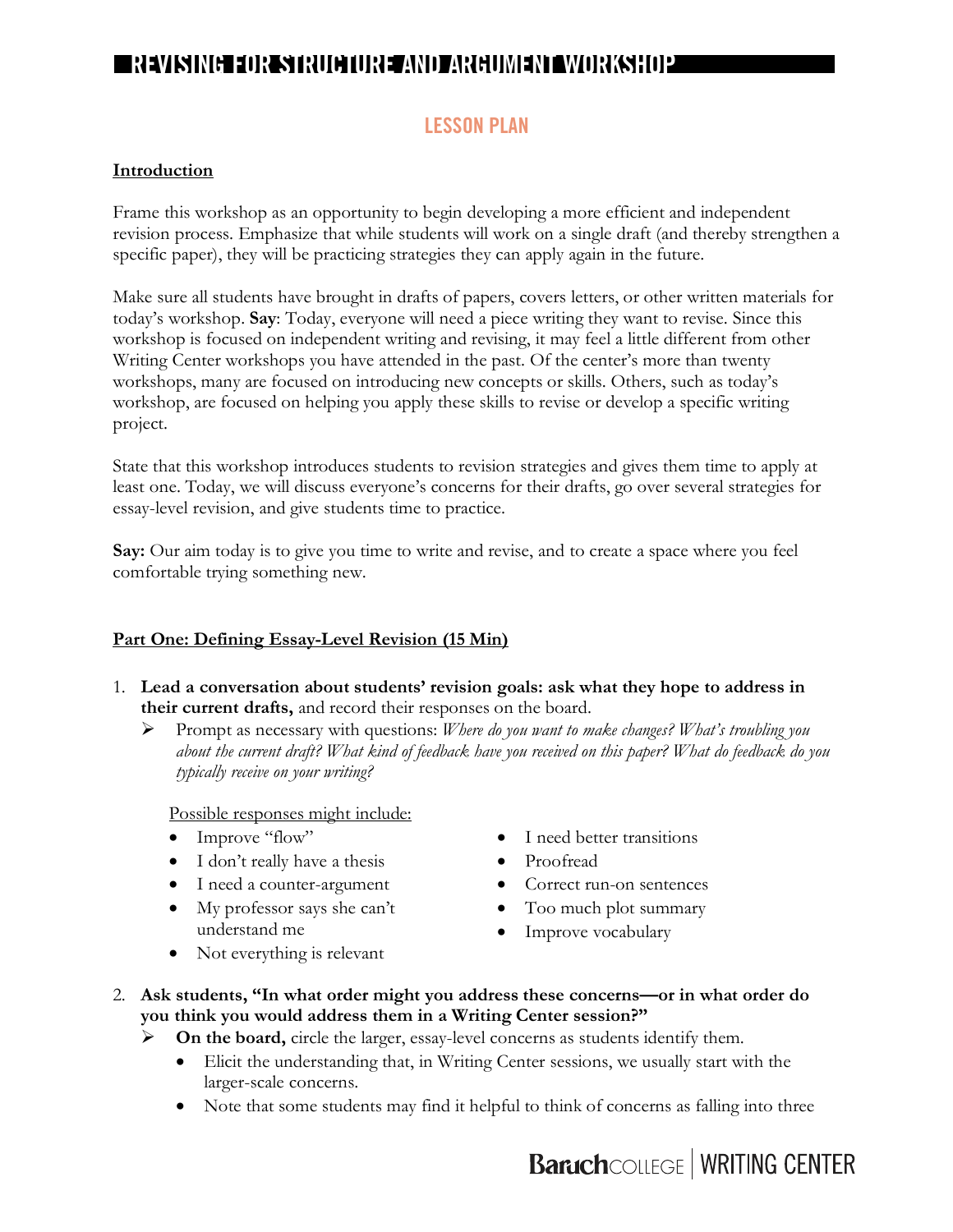broad categories—essay-, paragraph-, or sentence-level concerns—when making a plan for revision.

- **Say** that, when we are revising and pressed for time, we sometimes focus on making more minor changes—substituting words or phrases, correcting grammar—instead of reconsidering our whole drafts. However, revising is ideally about changing, improving, and taking risks with your writing.
- While the idea of **"radical revision"** might feel risky or uncomfortable, it's often the quickest, easiest way to strengthen a paper's argument and improve its structure.
- **Today,** we will focus on giving students strategies to help address larger concerns: at the essay- or paragraph- level.
- Ø Acknowledge the interdependency of some essay-level and sentence-level concerns.
	- For **example**, if you're not sure your thesis statement is strong, this will require sentence-level refinement even while that refinement requires an essay-level revision. The great thing about addressing essay-level concerns *first* is that this process often directs your attention to the sentences that impact your overall meaning and argument the most (i.e. thesis, topic sentences, transitions between sections).
	- **Note that we also offer a workshop on revising at the sentence level.**
- 3. **Segue to Part Two**: tell students that today, they'll look at some specific strategies designed to help them reimagine their papers. Explain that these strategies are designed to make the experience of large-scale revision a little less daunting, and to help students make new discoveries about their writing along the way.

## **Part Two: Revision Strategies (10 Min)**

- 1. **Pass out Handout 1: "Revision Strategies"** and explain that their job is to select one and implement it.
- 2. **As a group, read through the strategies.** Pausing after each one, ask students when they would use it and elicit questions. Offer the following guidance to help them choose:
	- $\triangleright$  Use Strategy #1 if you think there's something missing: background information, explanation of a key term, or a paragraph tying several strands of an argument together.
	- $\triangleright$  Try Strategy # 2 if you're concerned about structure, you worry that you repeat yourself, or you think your essay might lack focus. Reiterate that this strategy can help address paragraph- and essay-level concerns alongside each other.
	- $\triangleright$  Strategy #3 can help you to focus on the most important revisions first.
	- $\triangleright$  Try Strategy #4 if you feel that you express yourself better in speech than when in writing.
	- $\triangleright$  Strategy #5 will help you experiment with reorganizing options.
- 3. **Say**: you may begin with one revision strategy and quickly discover that you need to use *more than one*. For example, if you begin reverse outlining (Strategy #2) and discover that you're missing something you need—say, a paragraph of background information that defines key terms for your argument—move to Strategy #1 and begin writing a new paragraph.
- 4. Ask students to share which strategy they will start with.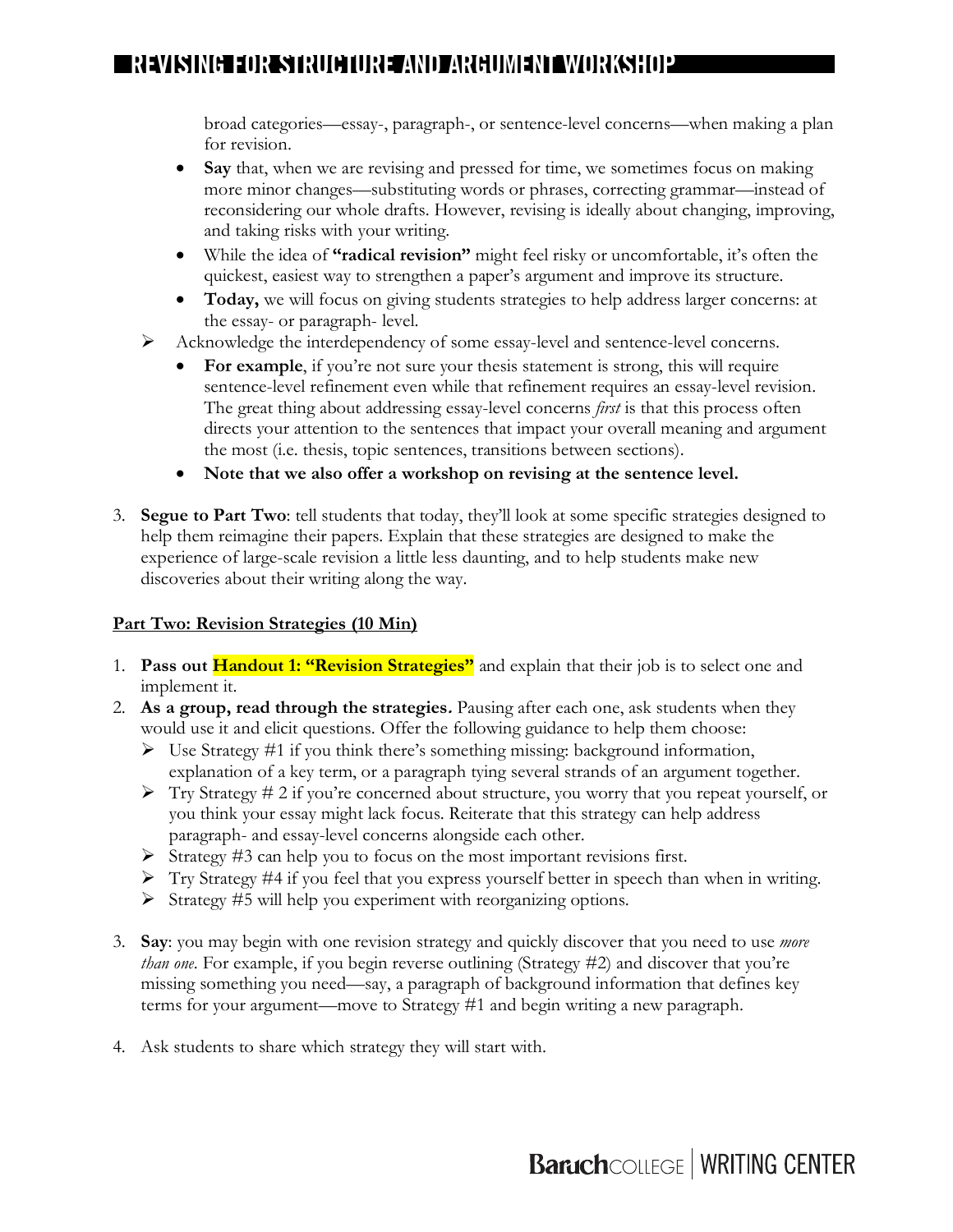#### **Part Three: Revision Activity (40 Min)**

- 1. Give students time to employ one or more of the revision strategies.
	- Ø *Note to facilitator*: circulate and help students choosing Strategy #4 to pair up. If there is an odd number of students, create one group of three. Partner up with a student if there is only one. Be available for questions as they arise, and feel free to try out a revision strategy of your own. Give students time markers halfway through.
- 2. **Have students reflect on the work they did and what next steps they will take to continue to revise their essays.**
- 3. **Solicit questions.** Wrap Up.

**Baruch**COLLEGE | WRITING CENTER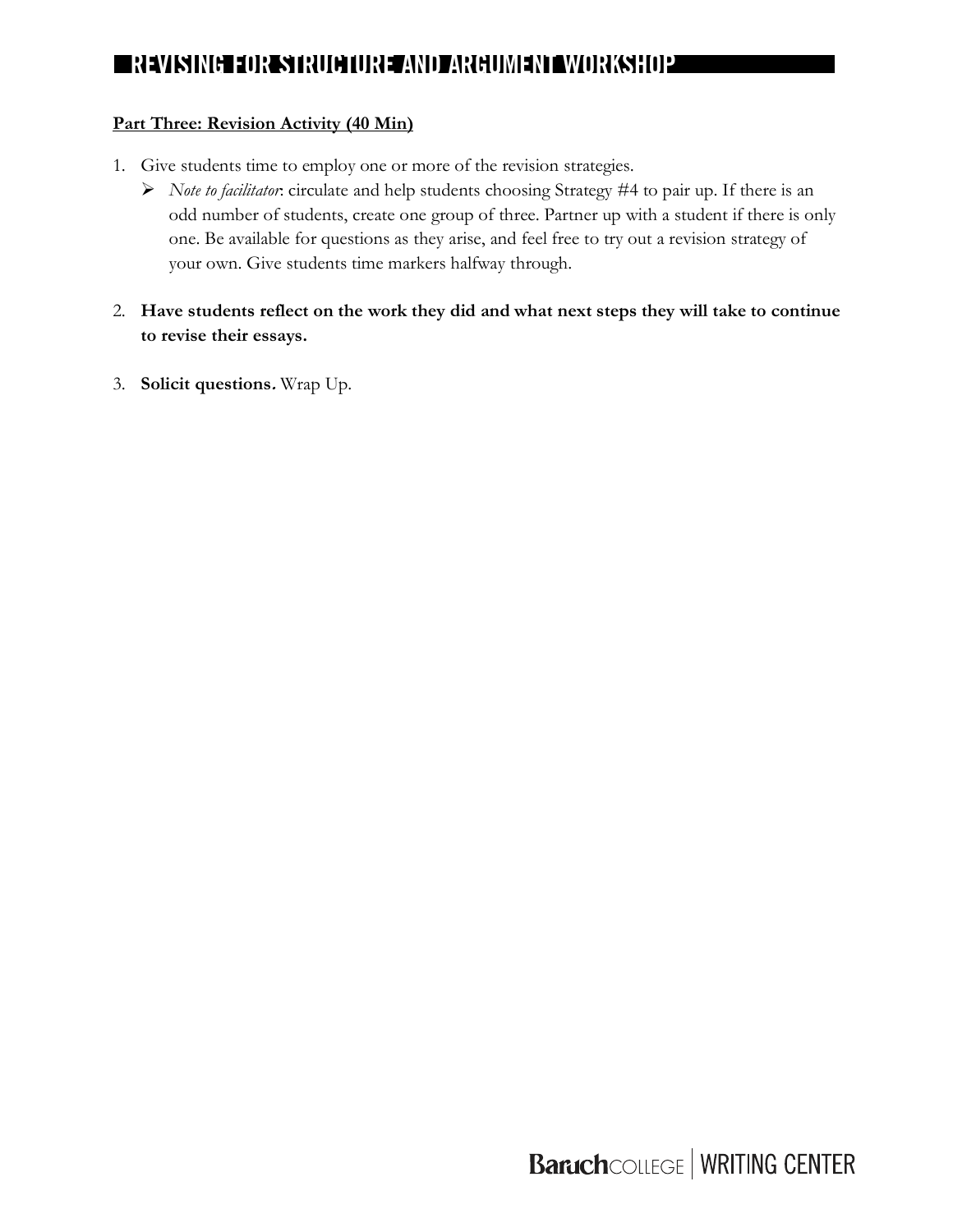## **STRATEGIES FOR REVISION**

#### **1. TO WRITE A NEW SECTION**

Take out a blank sheet of paper or open up a new document on your computer. Next, look through your existing draft to find a sentence that you want to expand on: one where you still have something to figure out, or that doesn't quite seem to match your current thesis statement. Copy that sentence into your new document, and use this sentence as a starting point to write a new paragraph.

#### **2. TO WORK ON ORGANIZATION**

#### *(reverse outline)*

Create a "reverse outline" of your draft by going through it paragraph-by-paragraph. For each, ask yourself: "What is the main idea?" (Identify what you *actually* wrote, not just what you *meant* to write.) This outline may reveal essay- or paragraph-level opportunities for revision—or both! For example:

- If there are gaps in your argument or unnecessary repetitions, this indicates that you need to make changes to your structure and organization. Cut or rearrange your paragraphs to achieve this goal.
- If a paragraph's main idea was not easy to figure out, this indicates that you need to clarify. Try writing a new topic sentence that more closely reflects the idea you hope to communicate. If needed, rewrite the paragraph as a whole.

#### **3. TO ADDRESS YOUR READER'S CONCERNS**

#### *(after you've received feedback)*

Examine your reader's comments and figure out what *types* of changes they are asking for—Changes to your argument? Structure? Grammar? Be specific: if the bulk of comments focus on your use of sources, for example, you might make one of your categories "Paraphrasing" or "Interpreting quotes." Write three of your revision priorities on a separate sheet of paper. Decide which of these are most and least important, and number them in order, leaving plenty of space below each heading. Starting with the most important, make a list of the revisions you would have to make to address this category. Once you have a working list of action items, begin to tackle each task.

#### *Sample list of action items for a literature paper:*

#### **1. Revising Structure**

–Reverse outline so that I know what my main points are

–Make sure my introduction is a "roadmap" that shows what points I will cover, and in what order –Revise topic sentences to guide the reader through my argument

#### **2. Interpreting Quotes**

–Make sure each paragraph has one quote to analyze

–Spend as much time interpreting quotes as I spend writing them out: look at key words and metaphors and explain how they affect meaning -Check if MLA citation is correct

#### **3. Grammar**

–Check for verb tense and make sure my paper is in the literary present –Look for agreement errors (between nouns and verbs) –Look for very long sentences and double-check if they are run-ons

# **Baruch**COLLEGE | WRITING CENTER